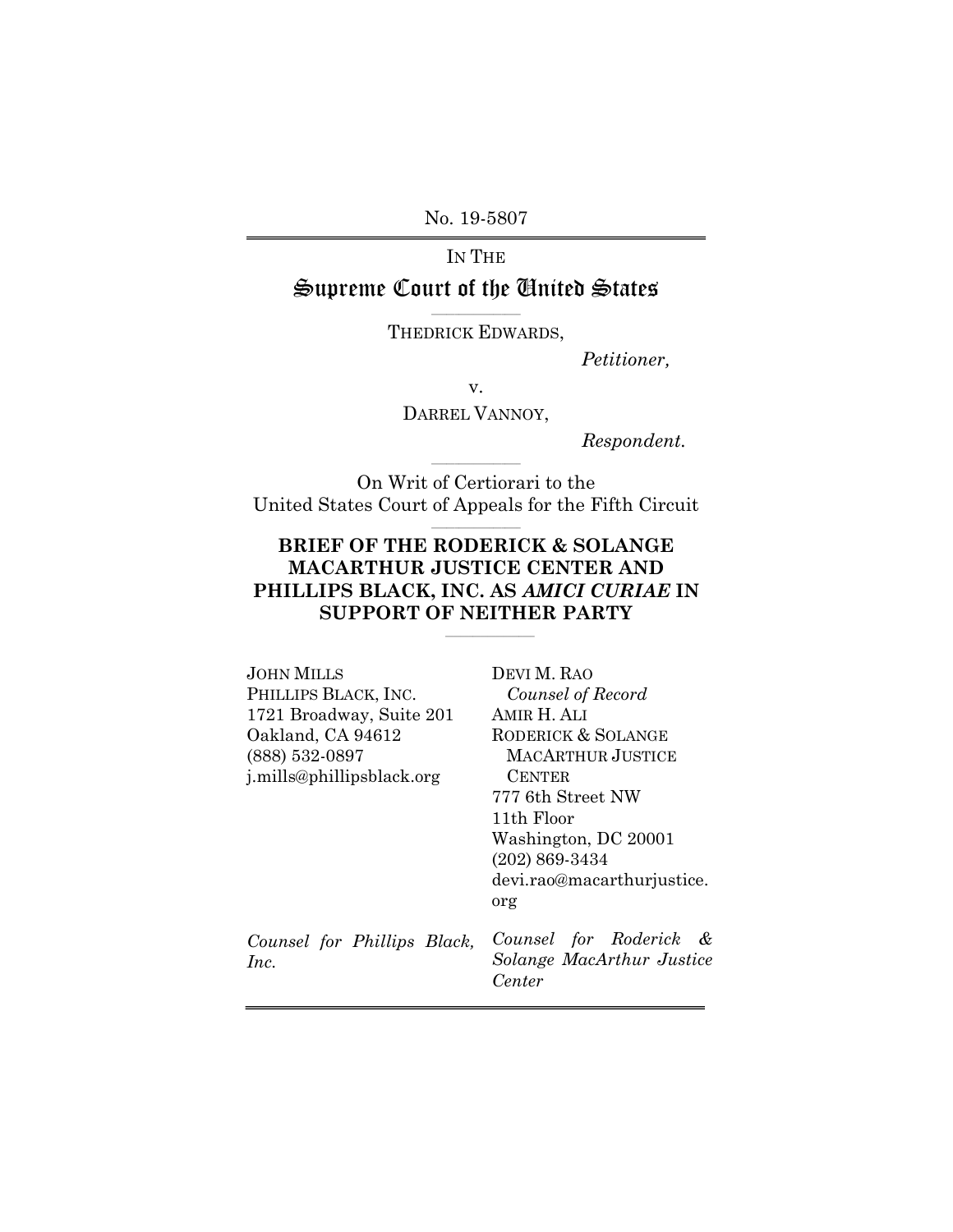# **TABLE OF CONTENTS**

|                                                      | Page |
|------------------------------------------------------|------|
|                                                      |      |
|                                                      |      |
|                                                      |      |
|                                                      |      |
| I. Federalism Requires This Court to Make Clear that |      |
| Louisiana Would Not Be Bound by Any Non-             |      |
|                                                      |      |
| II. This Court's Intervention Risks Under-           |      |
| mining the State Courts' Independent                 |      |
| Consideration of Retroactivity Under State Law.  9   |      |
|                                                      |      |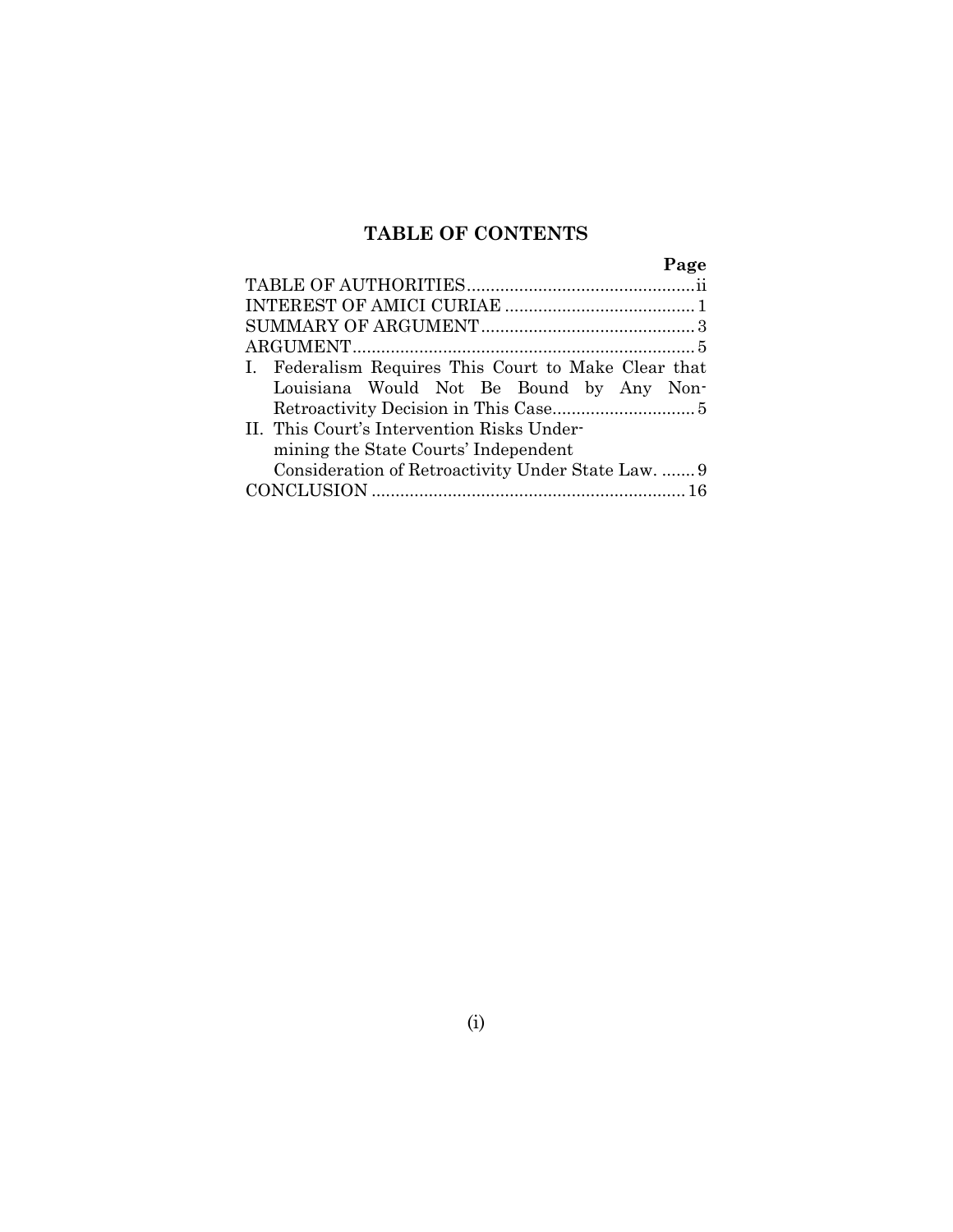# **TABLE OF AUTHORITIES**

#### **Page(s)**

#### <span id="page-2-0"></span>**Cases**

| Adarand Constructors, Inc. v. Mineta,                    |  |
|----------------------------------------------------------|--|
|                                                          |  |
|                                                          |  |
|                                                          |  |
| Danforth v. Minnesota, 552 U.S. 264 (2008)  3, 6, 12, 13 |  |
| Dick v. Oregon,                                          |  |
| No. 18-9130, 2020 WL 1978927                             |  |
|                                                          |  |
| Edwards v. Vannoy,                                       |  |
| No. 19-5807, 2020 WL 2105209                             |  |
|                                                          |  |
|                                                          |  |
|                                                          |  |
| Jordan v. Boutté,                                        |  |
| Case No. 11-090-0111                                     |  |

| Jordan v. Bouttè,                                     |  |
|-------------------------------------------------------|--|
| Case No. 11-090-0111                                  |  |
|                                                       |  |
| Linkletter v. Walker, 381 U.S. 618 (1965)  14         |  |
|                                                       |  |
| Montgomery v. Louisiana,                              |  |
|                                                       |  |
|                                                       |  |
| Ramos v. Louisiana, 140 S. Ct. 1390 (2020)  5, 15, 16 |  |
| <i>Rhoades v. State, 233 P.3d 61 (Idaho 2010)  13</i> |  |
|                                                       |  |
| Saldana-Ramirez v. State,                             |  |
|                                                       |  |
| State v. Celestine,                                   |  |
| No. 2019-KO-01966                                     |  |
|                                                       |  |
|                                                       |  |
| State v. Forbes, 119 P.3d 144 (N.M. 2005)  13         |  |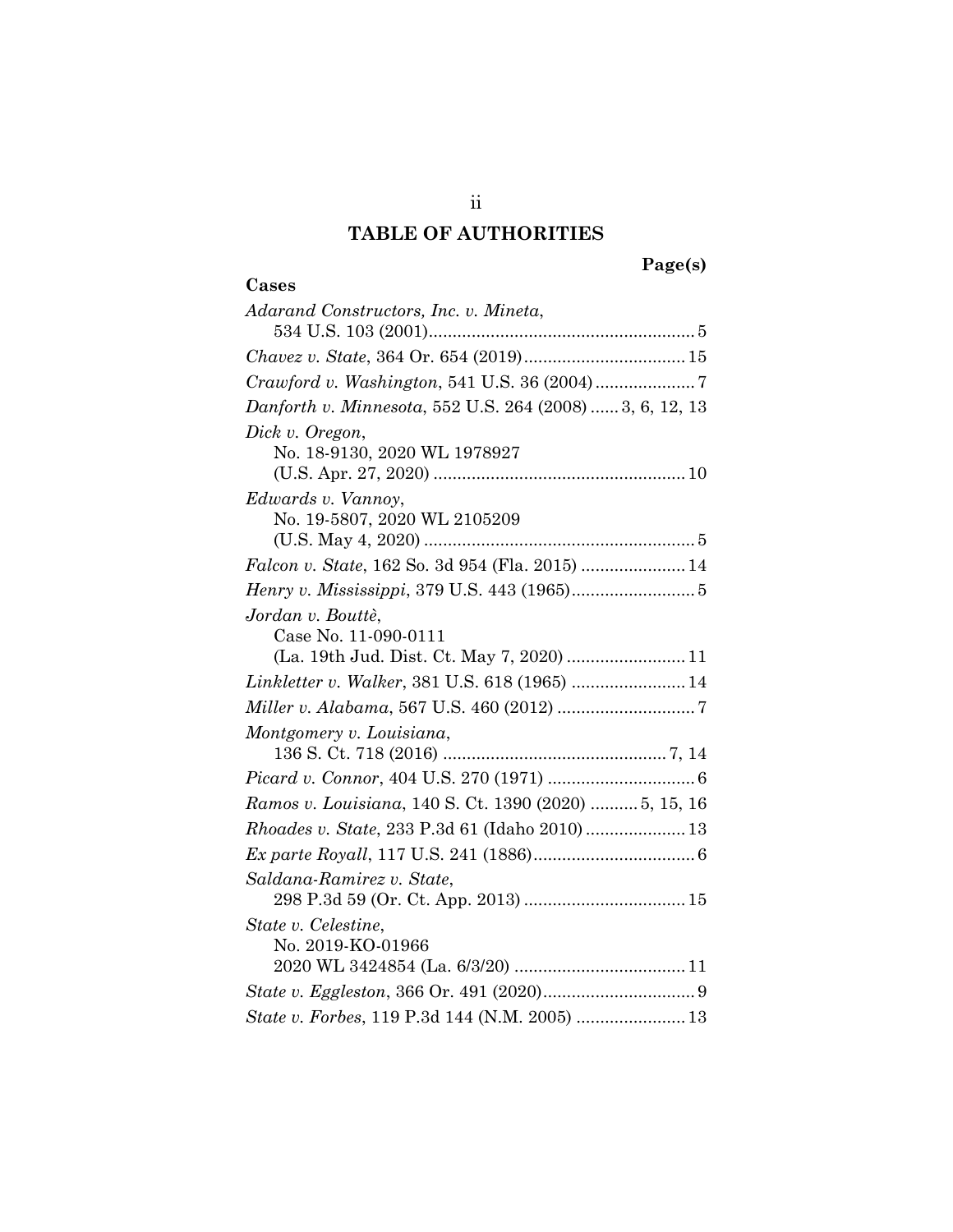| State v. Gipson,                               |
|------------------------------------------------|
| No. 2019-KH-01815                              |
| 2020 WL 3427193 (La. 6/3/20)  12, 14, 15       |
| State v. Jenkins,                              |
| No. 2019-K-00696                               |
|                                                |
| State v. Kennedy,                              |
|                                                |
| State v. Mares, 335 P.3d 487 (Wyo. 2014)  13   |
| State v. Monroe,                               |
| No. 2020-K-00335                               |
|                                                |
| State v. Ravy,                                 |
| No. 2019-K-01536                               |
|                                                |
| State v. Rochon,                               |
| No. 2019-KH-01678                              |
|                                                |
| State v. Smart, 202 P.3d 1130 (Alaska 2009) 14 |
|                                                |
|                                                |
| State v. Varnado,                              |
| No. 2020-K-00356                               |
|                                                |
| State v. Whitfield,                            |
|                                                |
|                                                |
| State ex rel. Taylor v. Whitley,               |
|                                                |
| In re Tsai, 351 P.3d 138 (Wash. 2015) 13       |
|                                                |
|                                                |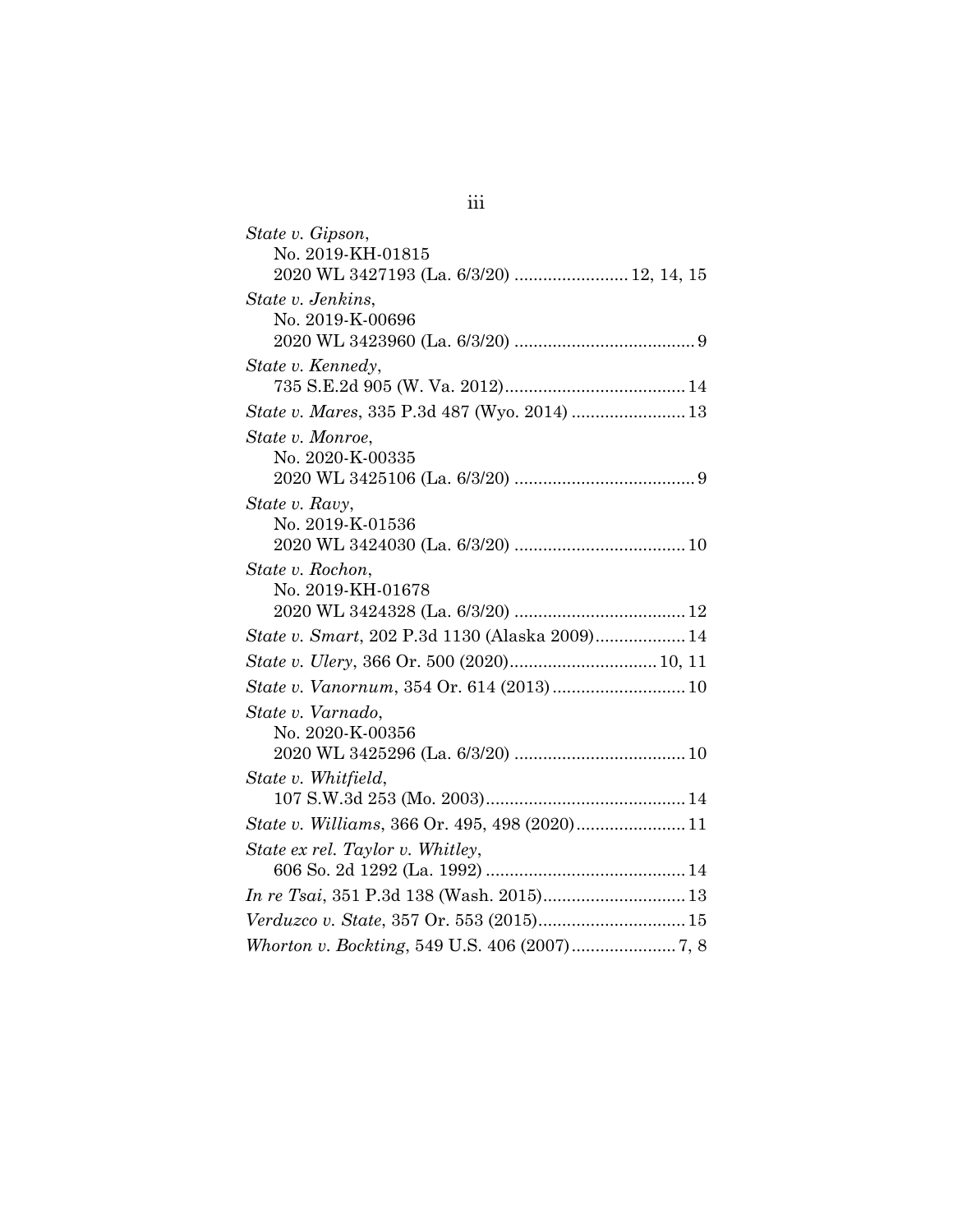#### **Rules & Statutes**

### **Other Authorities**

| Robert A. Schapiro, Toward a Theory of      |  |
|---------------------------------------------|--|
| Interactive Federalism,                     |  |
|                                             |  |
| Robert M. Cover & T. Alexander Aleinikoff,  |  |
| Dialectical Federalism: Habeas Corpus       |  |
| and the Court,                              |  |
|                                             |  |
| Ruthanne M. Deutsch, Federalizing           |  |
| Retroactivity Rules: The Unrealized         |  |
| <i>Promise of Danforth v. Minnesota and</i> |  |
| the Unmet Obligation of State Courts to     |  |
| Vindicate Federal Constitutional Rights,    |  |
|                                             |  |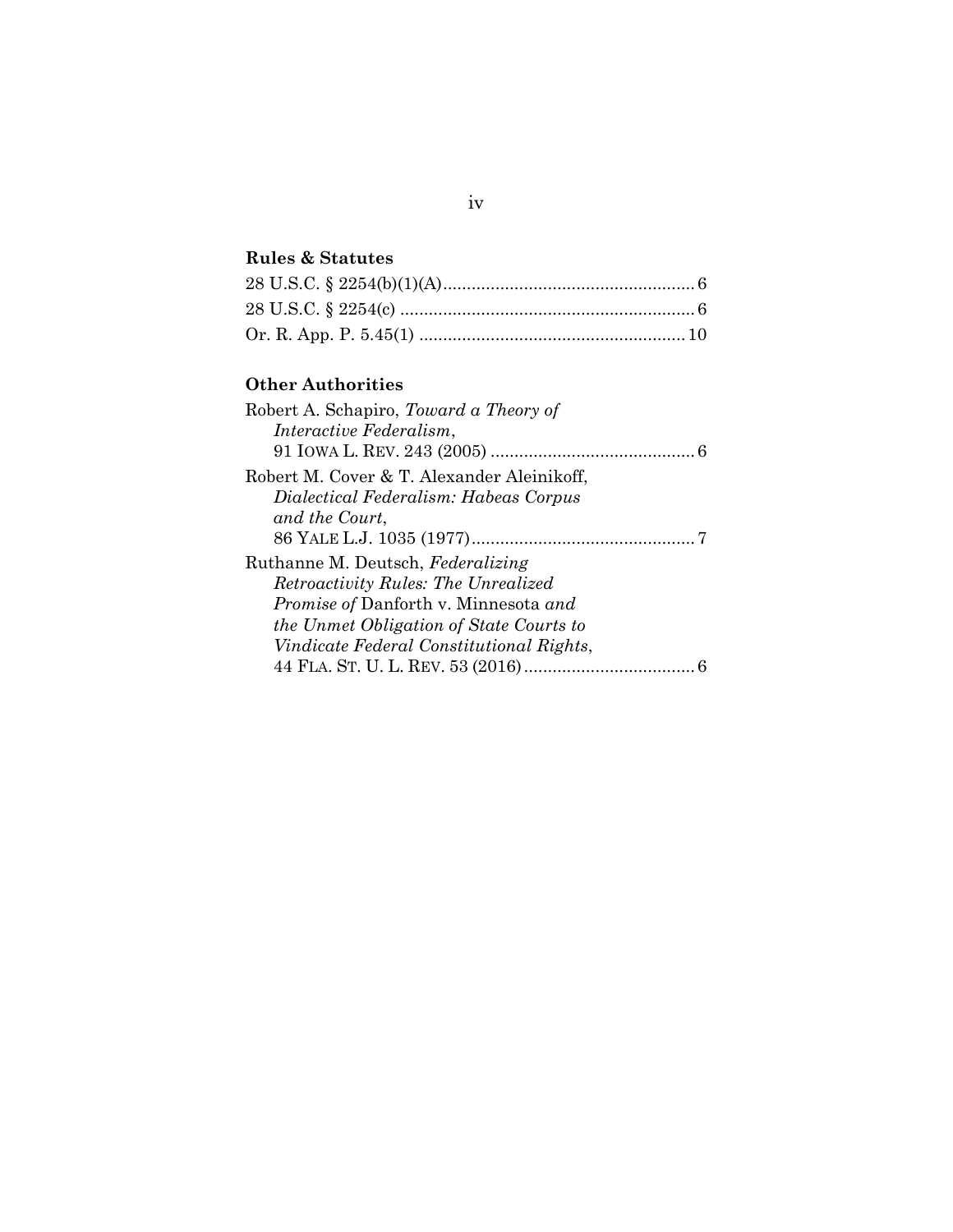No. 19-5807

IN THE

#### Supreme Court of the United States  $\mathcal{L}_\text{max}$  and  $\mathcal{L}_\text{max}$  and  $\mathcal{L}_\text{max}$

THEDRICK EDWARDS,

*Petitioner,*

v.

DARREL VANNOY,

*Respondent.*

On Writ of Certiorari to the United States Court of Appeals for the Fifth Circuit

 $\mathcal{L}_\text{max}$  and  $\mathcal{L}_\text{max}$  and  $\mathcal{L}_\text{max}$ 

 $\mathcal{L}_\text{max}$  and  $\mathcal{L}_\text{max}$  and  $\mathcal{L}_\text{max}$ 

#### **BRIEF OF THE RODERICK & SOLANGE MACARTHUR JUSTICE CENTER AND PHILLIPS BLACK, INC. AS** *AMICI CURIAE* **IN SUPPORT OF NEITHER PARTY**

#### $\mathcal{L}_\text{max}$  and  $\mathcal{L}_\text{max}$  and  $\mathcal{L}_\text{max}$ **INTEREST OF AMICI CURIAE<sup>1</sup>**

<span id="page-5-0"></span>The MacArthur Justice Center ("MJC") is a notfor-profit organization founded by the family of J. Roderick MacArthur to advocate for civil rights,

l

<sup>&</sup>lt;sup>1</sup> No counsel for a party authored this brief in whole or in part, and no counsel for a party (nor a party itself) made a monetary contribution intended to fund the preparation or submission of this brief. No person other than amici or their counsel made a monetary contribution to its preparation or submission. Letters of consent to the filing of this brief have been lodged with the Clerk of the Court.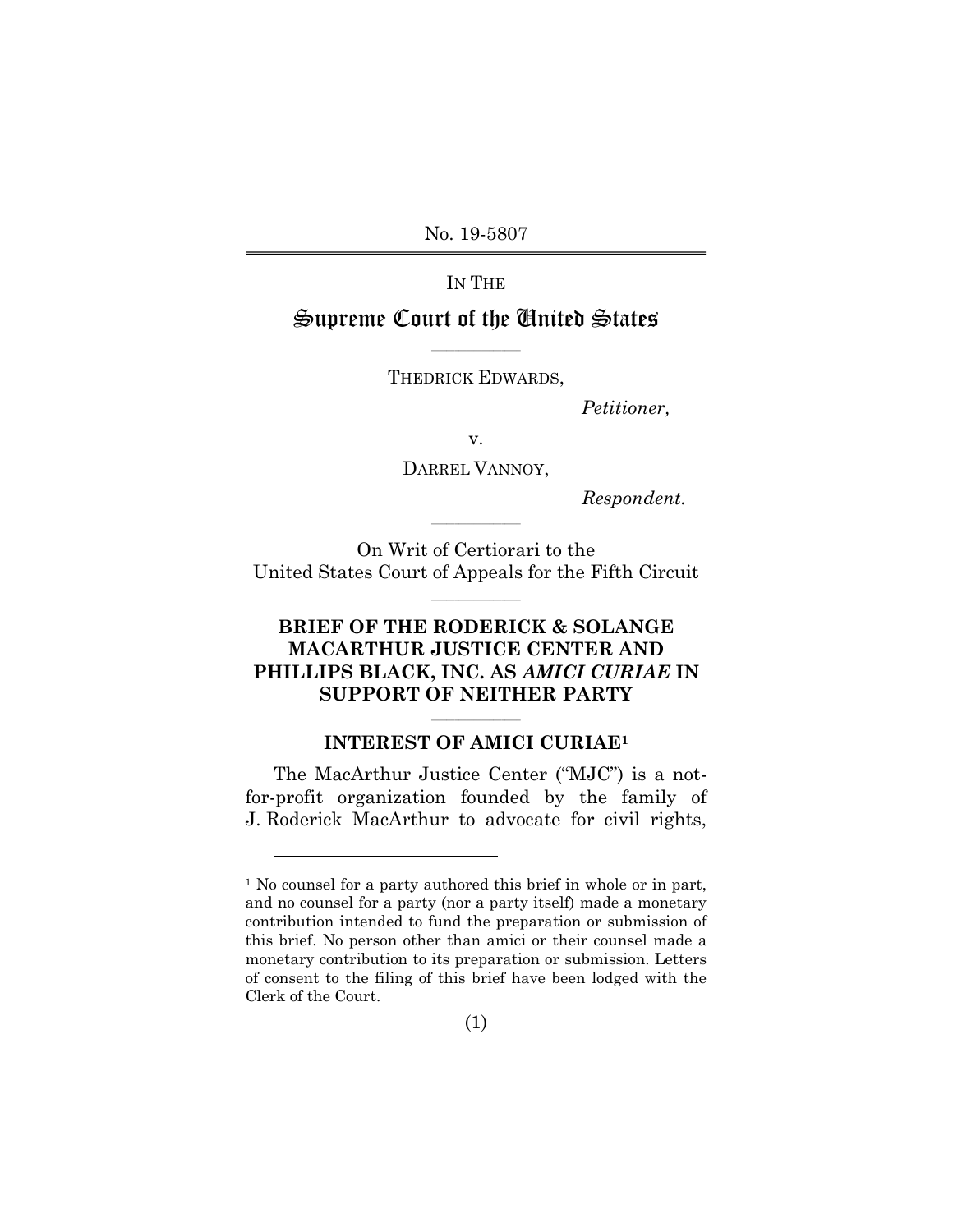and for a fair and humane criminal justice system. MJC has represented clients facing myriad civil rights injustices, including issues concerning habeas corpus, unlawful confinement, and the treatment of incarcerated people.

Phillips Black, Inc. is a non-profit organization dedicated to providing the highest quality of legal representation to prisoners in the United States sentenced to the severest penalties under law. Phillips Black attorneys frequently publish scholarship and teach courses on federal criminal procedure, including on the retroactive application of rules of federal constitutional law in state courts.

MJC and Phillips Black both have an interest in the sound and fair administration of the criminal justice system. *Amici* submit this brief to highlight that, whatever the Court's view of the question presented here, this Court should make clear that Louisiana and Oregon may offer a state postconviction remedy to individuals convicted under the nowunconstitutional practice of nonunanimous juries for serious offenses.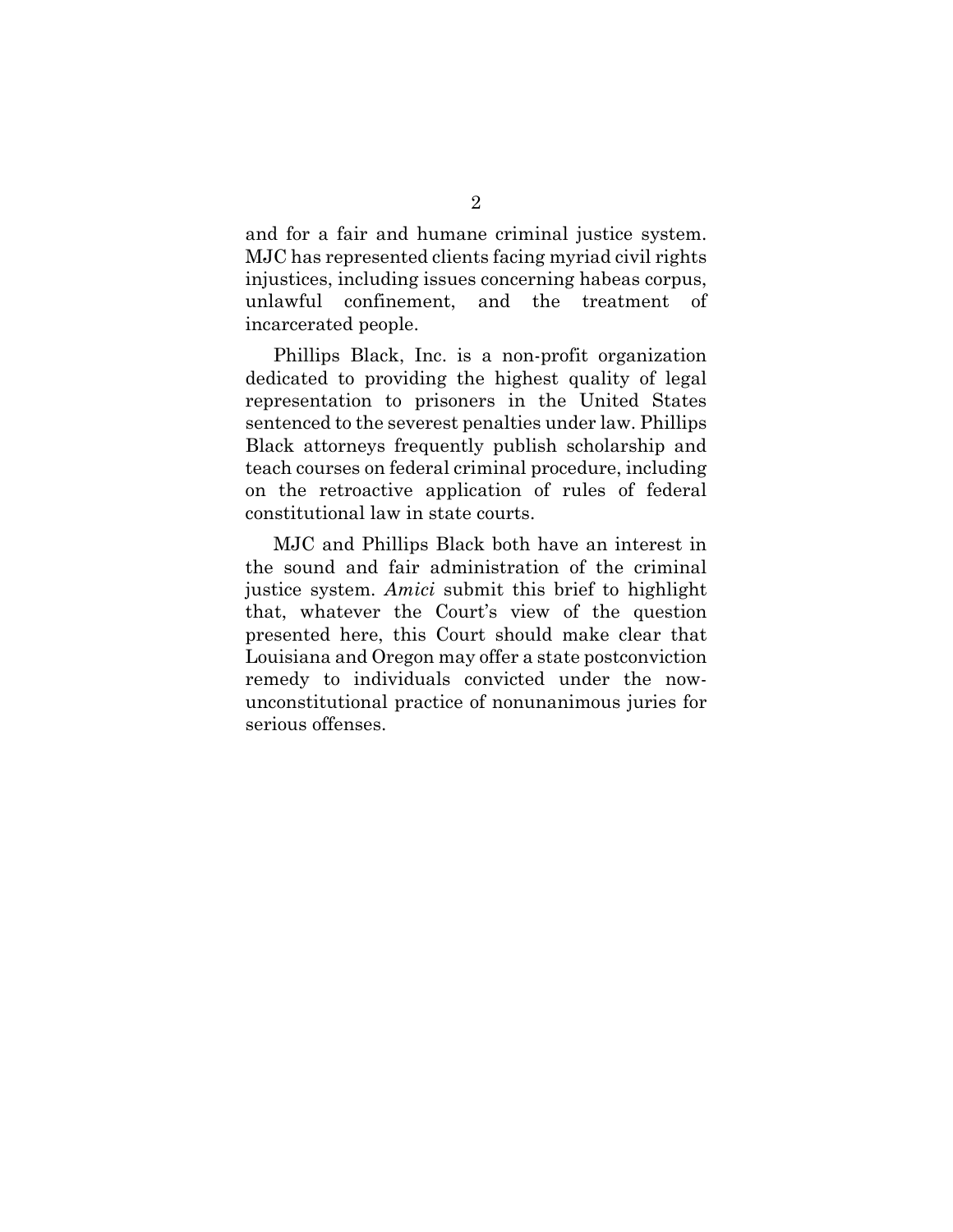#### <span id="page-7-1"></span>**SUMMARY OF ARGUMENT**

<span id="page-7-0"></span>*Danforth v. Minnesota* announced that this Court's rulings on retroactivity do not limit a state court's ability to provide a remedy under state law. 552 U.S. 264, 282 (2008). State courts are thus free to find new rules of constitutional law retroactive in state proceedings even where a *Teague* analysis would counsel otherwise. But neither Louisiana nor Oregon has had the chance to address whether this Court's rule regarding nonunanimous juries set out in *Ramos v. Louisiana* should be held retroactive, under *Teague* or otherwise. At a minimum, if this Court determines that the Constitution does not require that *Ramos*'s rule apply retroactively on federal habeas review, the Court must make clear that the Louisiana and Oregon courts are entitled to reach a different conclusion as a matter of state law pursuant to *Danforth*.

Ordinarily, under principles of federalism as enshrined in the federal habeas scheme, state courts are given the first opportunity to review both state and federal claims relating to state convictions, subject to subsequent review on federal habeas. During that process, state courts, per *Danforth*, have the authority to make an independent determination as to the retroactivity of federal rules under state law, free from considerations of comity that might limit retroactivity in the federal courts.

This case represents a departure from that usual order of operations, and, as a result, this Court has an obligation to make the states' freedom under *Danforth* explicit. Notwithstanding *Danforth*'s promise, this Court's rulings exert a powerful channeling effect on state courts. Because this Court granted certiorari before the state courts had a chance to rule on the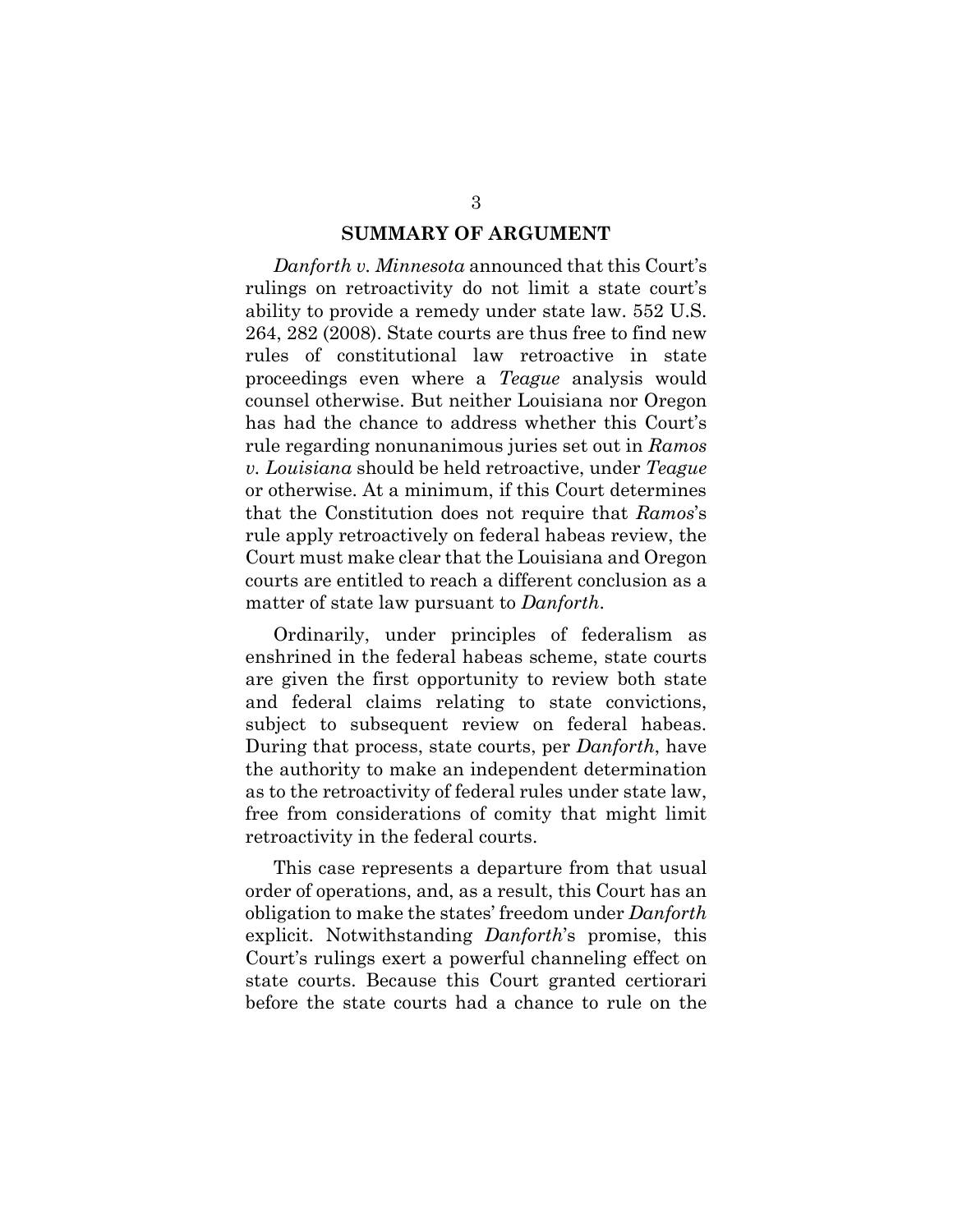retroactivity of *Ramos*, this Court's *Teague* analysis may have the practical effect of limiting the states' view of the question under state law. The federalism values embodied in AEDPA counsel this Court to make clear to the state courts that they have the freedom to depart from this Court's analysis for purposes of determining retroactivity under state law.

An explicit affirmation of the state courts' *Danforth* authority would be particularly valuable because Louisiana and Oregon have recently suggested a willingness to think outside the *Teague* box to right the grievous wrongs of nonunanimous convictions. Both States have been solicitous of *Ramos* claims under plain error review or similar procedures, and justices on both States' supreme courts have questioned whether *Teague* is the appropriate framework for their state postconviction systems. Thus, Louisiana and Oregon may choose to join a number of other states that have departed from or modified *Teague* to account for compelling state interests—in this case, erasing the taint of the racist origins of the nonunanimous jury provisions. This Court should be careful not to chill that exploration, explicitly reserved for the states under *Danforth*.

*Ramos* was a long time coming and it would correct a long-lasting injustice to make it retroactive. But whatever this Court's view on the question presented here, this Court can help further correct the error of *Apodaca* by acknowledging that Petitioner and numerous other prisoners have pointed to serious considerations which may cause Louisiana and Oregon to make *Ramos* retroactively applicable.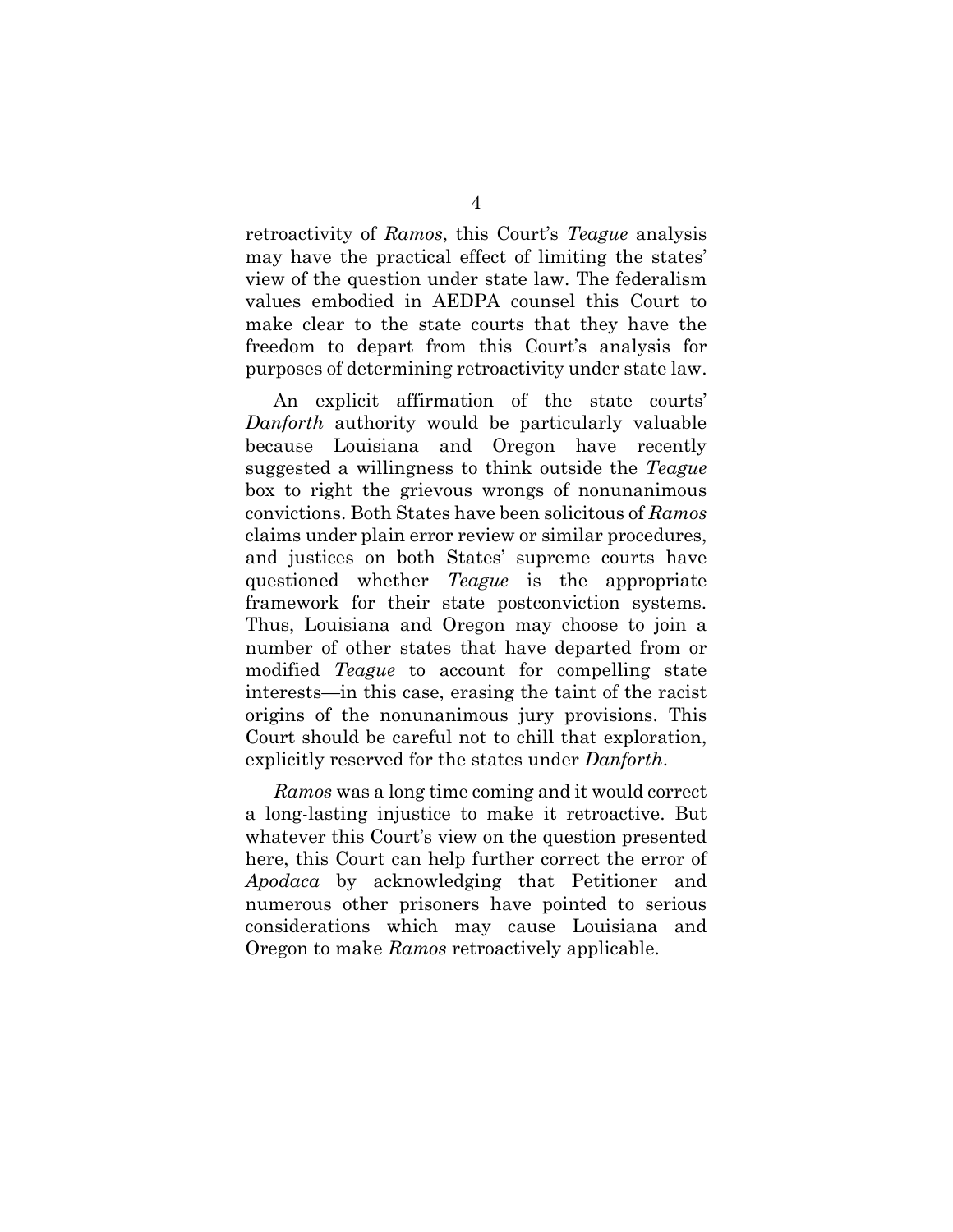#### **ARGUMENT**

#### <span id="page-9-1"></span><span id="page-9-0"></span>**I. Federalism Requires This Court to Make Clear that Louisiana Would Not Be Bound by Any Non-Retroactivity Decision in This Case.**

<span id="page-9-5"></span>This case reaches the Supreme Court in an unusual posture. Petitioner sought review in August of 2019 on the same question presented as that in *Ramos v. Louisiana,* 140 S. Ct. 1390 (2020): whether the Fourteenth Amendment incorporates the Sixth Amendment right to a unanimous jury verdict. *See*  Pet. for Writ of Cert. at i, *Ramos*, 140 S. Ct. 1390 (No. 18-5924). Two weeks after deciding *Ramos*, this Court granted the petition for certiorari on the amended question presented of whether *Ramos* applies retroactively to cases on federal collateral review. *Edwards v. Vannoy*, No. 19-5807, 2020 WL 2105209 (U.S. May 4, 2020). Of course, Petitioner did not raise this question or issue in any earlier proceeding—nor could he have, prior to this Court's *Ramos* decision. As such, this Court—"a court of final review and not first view," *Adarand Constructors, Inc. v. Mineta*, 534 U.S. 103, 110 (2001) (*per curiam*)—is set to hear a question that has not been resolved by *any* appellate court, state or federal.

<span id="page-9-4"></span><span id="page-9-3"></span><span id="page-9-2"></span>The procedural history of this case is at odds with the values of federalism and comity underlying the federal habeas regime, which has long contemplated that state courts will have the first opportunity to adjudicate claims brought by state prisoners. *See, e.g.*, *Henry v. Mississippi*, 379 U.S. 443, 452-53 (1965) (in order to promote "harmonious federal-state judicial relations," federal courts should "afford[] [states] an opportunity to provide state procedures, direct or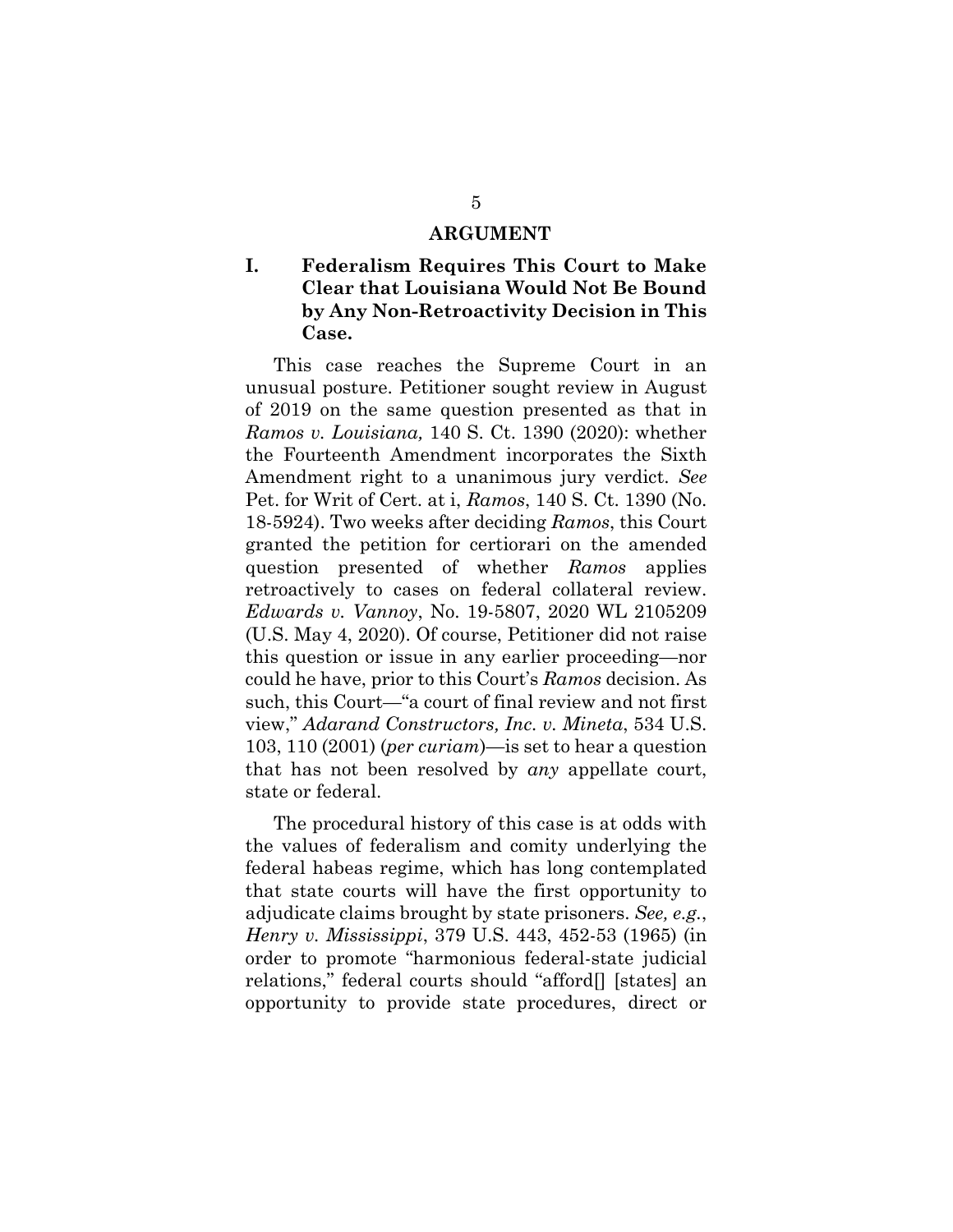<span id="page-10-3"></span><span id="page-10-2"></span><span id="page-10-1"></span>collateral, for a full airing of federal claims"); *Picard v. Connor*, 404 U.S. 270, 275 (1971) ("[T]he federal claim must be fairly presented to the state courts" to "prevent 'unnecessary conflict between courts equally bound to guard and protect rights secured by the Constitution.'" (quoting *Ex parte Royall*, 117 U.S. 241, 251 (1886))). Through the passage of AEDPA, Congress reaffirmed the centrality of federalism and comity concerns in the federal habeas regime. *See* 28 U.S.C. § 2254(b)(1)(A) (state prisoner must first "exhaust[] the remedies available in the courts of the State" before bringing a writ of habeas corpus in federal court); *id.* § 2254(c) ("an applicant shall not be deemed to have exhausted . . . if he has the right under the law of the state to raise, by any available procedure, the question presented").

<span id="page-10-6"></span><span id="page-10-5"></span><span id="page-10-4"></span><span id="page-10-0"></span>Affording states an opportunity to address retroactivity in the first instance makes especially good sense in the context of retroactivity. As this Court held in *Danforth v. Minnesota*, 552 U.S. 264 (2008), states are free to be more generous than the federal courts in applying new rules of criminal procedure retroactively. *See infra* Part II. But "anchoring effects [often] induce states to follow the Supreme Court's lead." Ruthanne M. Deutsch, *Federalizing Retroactivity Rules: The Unrealized Promise of* Danforth v. Minnesota *and the Unmet Obligation of State Courts to Vindicate Federal Constitutional Rights*, 44 FLA. ST. U. L. REV. 53, 71 (2016). Giving states the opportunity to answer retroactivity questions before this Court weighs in thus promotes a "more engaged debate" between the state and federal courts. *Id.* at 74; *see also* Robert A. Schapiro, *Toward a Theory of Interactive Federalism*, 91 IOWA L. REV. 243, 288 (2005) (arguing that the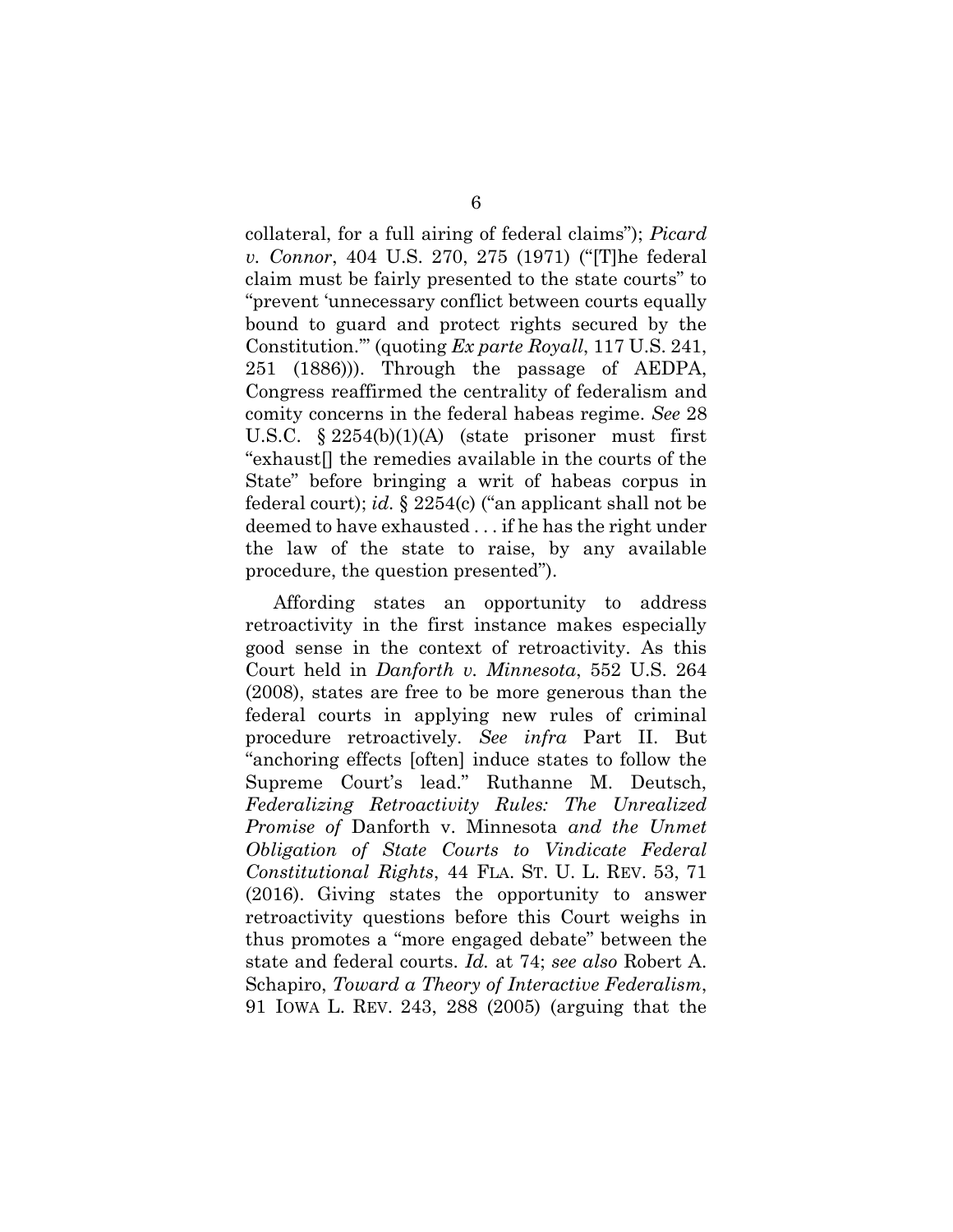overlap of state and federal power produces a type of "polyphonic federalism" that advances the broad goals of federalism).

<span id="page-11-2"></span><span id="page-11-1"></span>And, indeed, recent cases addressing whether to give retroactive effect to this Court's constitutional rulings have come to this Court only after several years of percolation in state and federal courts. For example, the Court heard *Montgomery v. Louisiana*, 136 S. Ct. 718 (2016), regarding the retroactivity of *Miller v. Alabama*, 567 U.S. 460 (2012), four years after its decision in *Miller*. Likewise, state and lower federal courts had three years between this Court's ruling on the Confrontation Clause in *Crawford v. Washington*, 541 U.S. 36 (2004), and its subsequent decision on *Crawford*'s retroactivity in *Whorton v. Bockting*, 549 U.S. 406 (2007), to assess the retroactivity question within their own local contexts.

<span id="page-11-4"></span><span id="page-11-3"></span><span id="page-11-0"></span>Affording Louisiana and Oregon the chance to conduct their own retroactivity analysis in state postconviction proceedings outside the shadow of this Court's ruling would enable them to weigh salient local considerations, unencumbered by irrelevant federal concerns—allowing for a more dialectical form of federalism. *See* Robert M. Cover & T. Alexander Aleinikoff, *Dialectical Federalism: Habeas Corpus and the Court*, 86 YALE L.J. 1035, 1048-49 (1977) (observing that the idealized "dialogue" of the "habeas relationship . . . occurs only where the Supreme Court has not spoken with specificity"). But that ship has sailed. Because the Court granted certiorari in this case shortly after deciding *Ramos*, allowing the States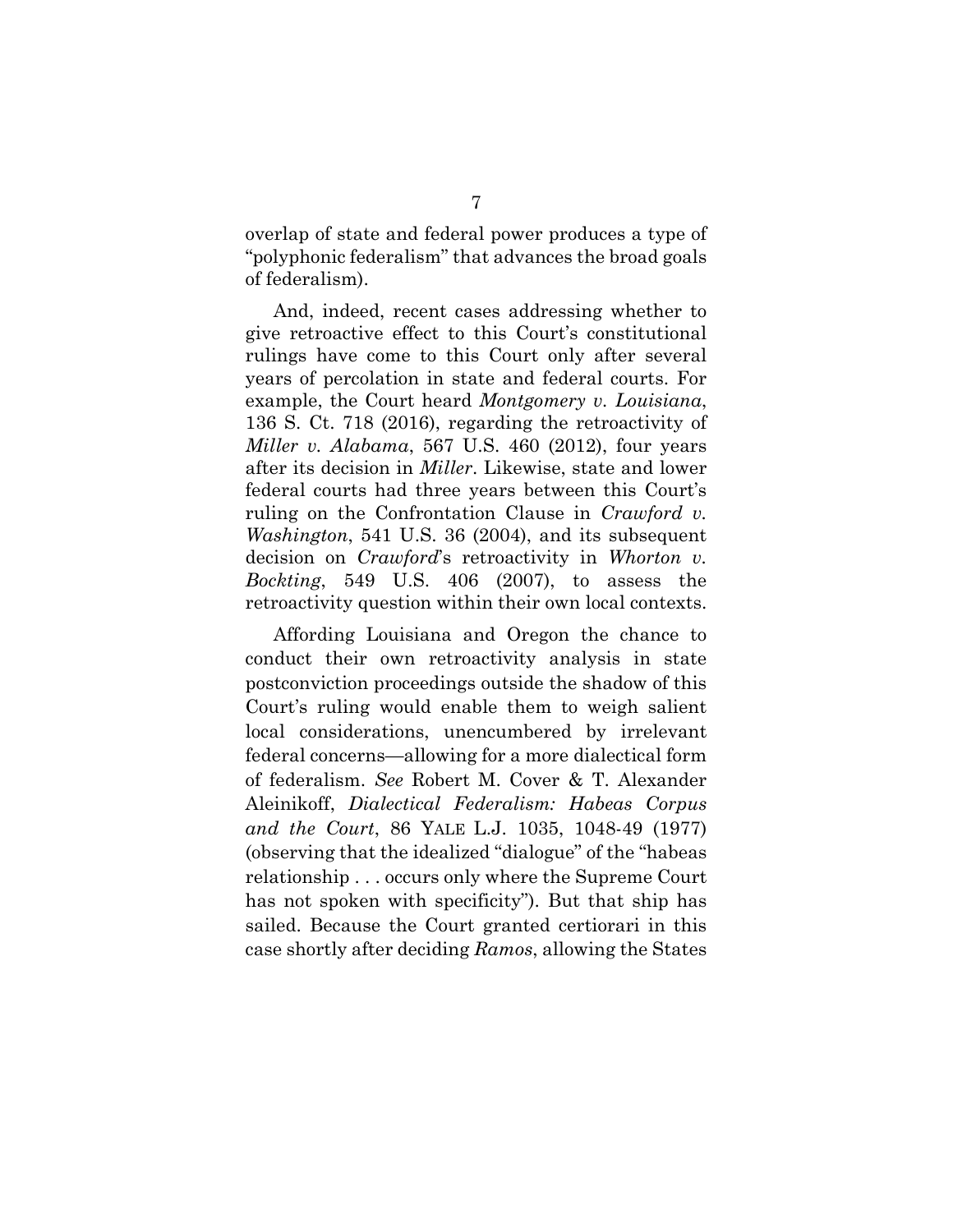to weigh in first on *Ramos*'s retroactivity is no longer an option.<sup>2</sup>

<span id="page-12-0"></span>As a result, any ruling from this Court on federal retroactivity, unless appropriately cabined, may have the unintended effect of influencing—and limiting the Louisiana or Oregon courts' retroactivity rulings under state law. That would be especially unfortunate since the procedural posture of this case did not allow this Court the benefit of the wisdom of the state and federal courts' views on the question, *see Whorton*, 549 U.S. at 415 (noting view of state high courts), and because those States have recently suggested an openness to departing from the *Teague* analysis to right the grievous wrongs of nonunanimous convictions under state law. *See infra* at 14-15. In short, the values of federalism and comity underlying the federal habeas scheme counsel the Court to exercise restraint in answering a question that state courts have not yet had the opportunity to address.

<sup>2</sup> Given that the Court chose to grant this question presented and state court proceedings have now stalled, *see infra* at 11-12, the Court's failure to resolve the question would likely generate even more confusion in state proceedings. The Court should thus resolve the question, while acknowledging that neither Louisiana nor Oregon would be bound by any non-retroactivity decision of this Court. However, if the Court were to conclude that federalism counsels against resolving the question, it must make that reasoning explicit so that Louisiana and Oregon courts are aware they are being afforded the first opportunity to resolve the issue of retroactivity.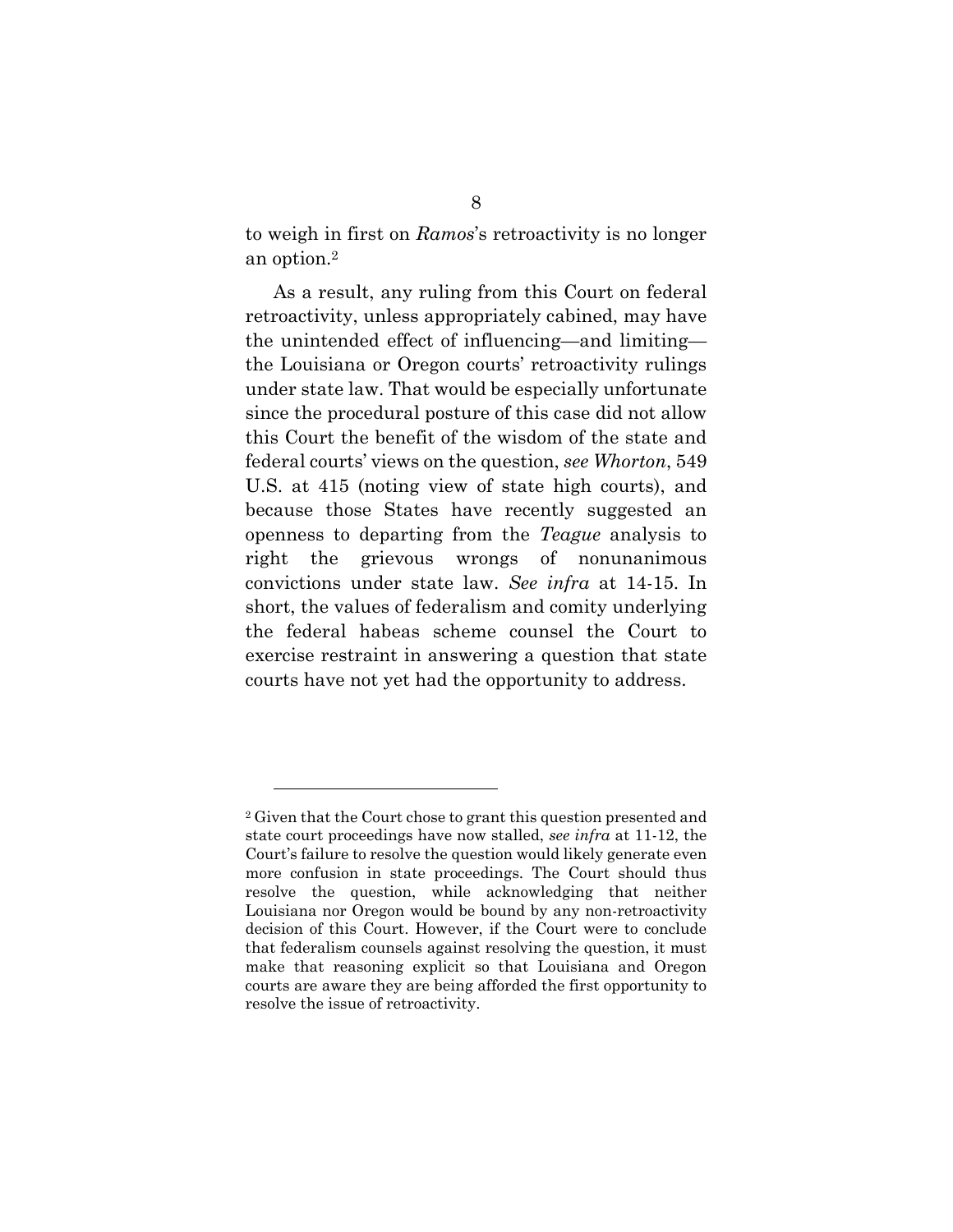#### <span id="page-13-0"></span>**II. This Court's Intervention Risks Undermining the State Courts' Independent Consideration of Retroactivity Under State Law.**

If the Court holds that the Constitution requires retroactive application of *Ramos*, that decision obviously would govern all postconviction proceedings, federal and state, and therefore state courts would benefit from knowing that now. But if the Court reaches any other result, basic notions of federalism require the Court make clear that state courts in Louisiana and Oregon remain free to provide more generous retroactivity in state postconviction proceedings.

<span id="page-13-3"></span><span id="page-13-2"></span><span id="page-13-1"></span>The Louisiana and Oregon courts were in the process of applying *Ramos* to state cases when this Court granted the petition in this case on the federal retroactivity question. Since *Ramos* was decided, the Louisiana and Oregon courts have played their part in our federalist system and applied *Ramos*'s holding faithfully to cases pending on direct review. *See, e.g.*, *State v. Monroe*, No. 2020-K-00335, 2020 WL 3425106, at \*1 (La. 6/3/20) ("The present matter was pending on direct review when *Ramos v. Louisiana* was decided, and therefore the holding of *Ramos* applies."); *State v. Eggleston*, 366 Or. 491 (2020) (remanding the case for appropriate disposition in light of *Ramos*). Indeed, those courts have been applying *Ramos* to cases pending on direct review even where the *Ramos* claim was not preserved, given the intervening change in law and the fact that the error was plain or patent on the face of the record. *See, e.g.*, *State v. Jenkins*, No. 2019-K-00696, 2020 WL 3423960, at \*1 (La. 6/3/20) (part of mass remand,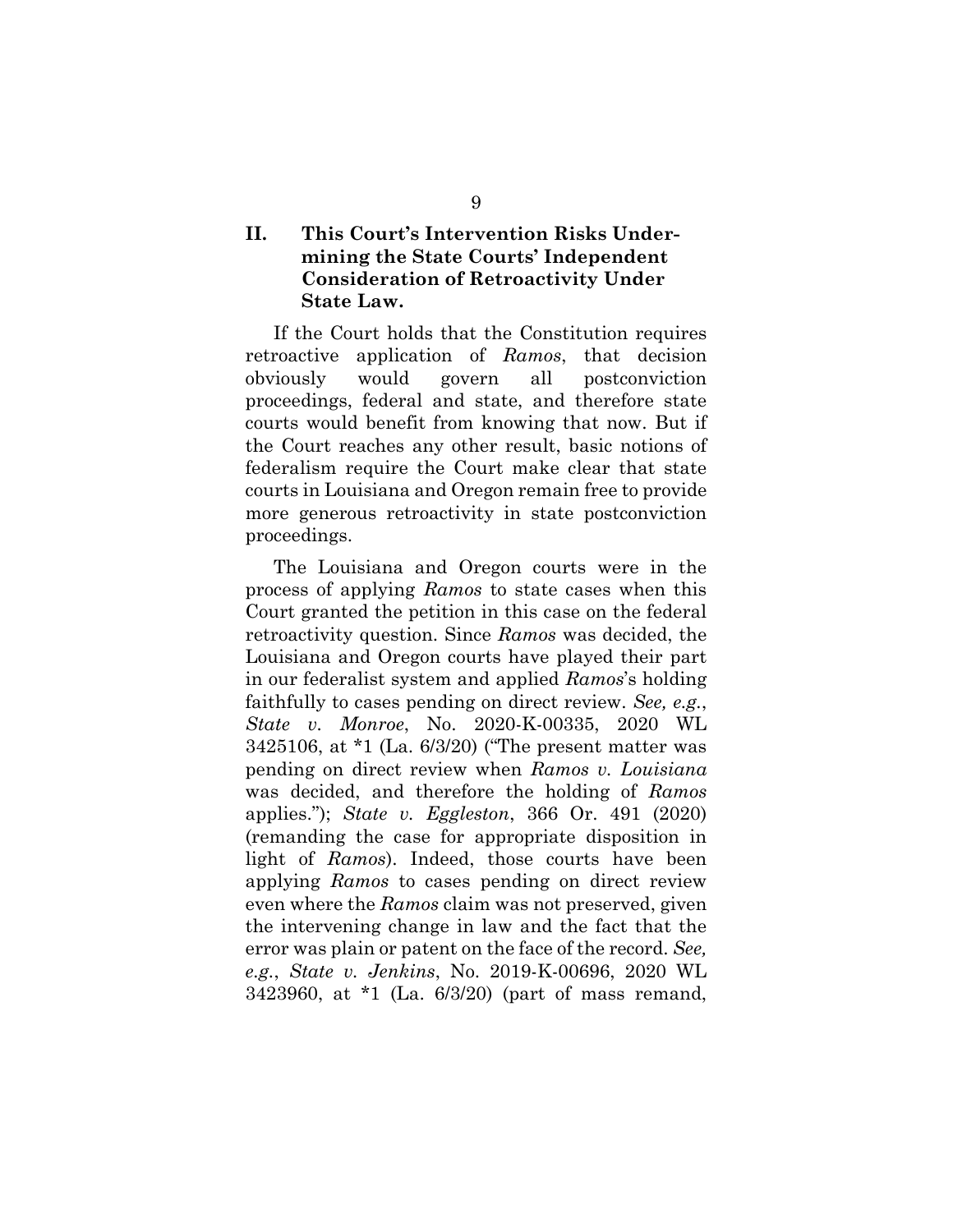<span id="page-14-4"></span><span id="page-14-2"></span><span id="page-14-1"></span>instructing the lower court that "[i]f the nonunanimous jury claim was not preserved for review in the trial court or was abandoned during any stage of the proceedings, the court of appeal should nonetheless consider the issue as part of its error patent review"); *State v. Ravy*, No. 2019-K-01536, 2020 WL 3424030, at \*1 (La. 6/3/20) (same); *State v. Varnado*, No. 2020-K-00356, 2020 WL 3425296, at \*1 (La. 6/3/20) (same); *State v. Ulery*, 366 Or. 500, 501 (2020) (*en banc*) ("[A] defendant is entitled to reversal even where the challenge to a nonunanimous verdict was not preserved in the trial court and was raised for the first time on appeal" because "such a challenge may be raised as a 'plain error' that an appellate court should exercise its discretion to correct."). The Louisiana and Oregon courts have exercised independent judgment to apply *Ramos* in these cases as a matter of state procedural law. *See Dick v. Oregon*, No. 18-9130, 2020 WL 1978927, at \*1 (U.S. Apr. 27, 2020) (Alito, J., concurring) (clarifying that, in all cases remanded in light of *Ramos*, "the Court is not deciding or expressing a view on whether the [*Ramos*] question was properly raised below but is instead leaving that question to be decided on remand").<sup>3</sup>

<span id="page-14-5"></span><span id="page-14-3"></span><span id="page-14-0"></span>

<sup>3</sup> Notably, Oregon's law on this point does not compel courts to engage in plain error review, but rather gives them the discretion to do so. Or. R. App. P. 5.45(1) ("[T]he appellate court may, in its discretion, consider a plain error."). "That discretion entails making a prudential call that takes into account an array of considerations[.]" *State v. Vanornum*, 354 Or. 614, 630 (2013). The Oregon Supreme Court chose to exercise its plain error discretion to review the *Ramos* error after concluding that the error was "a grave one"; the court weighed the State's "interest in avoiding the expense and difficulty associated with a retrial"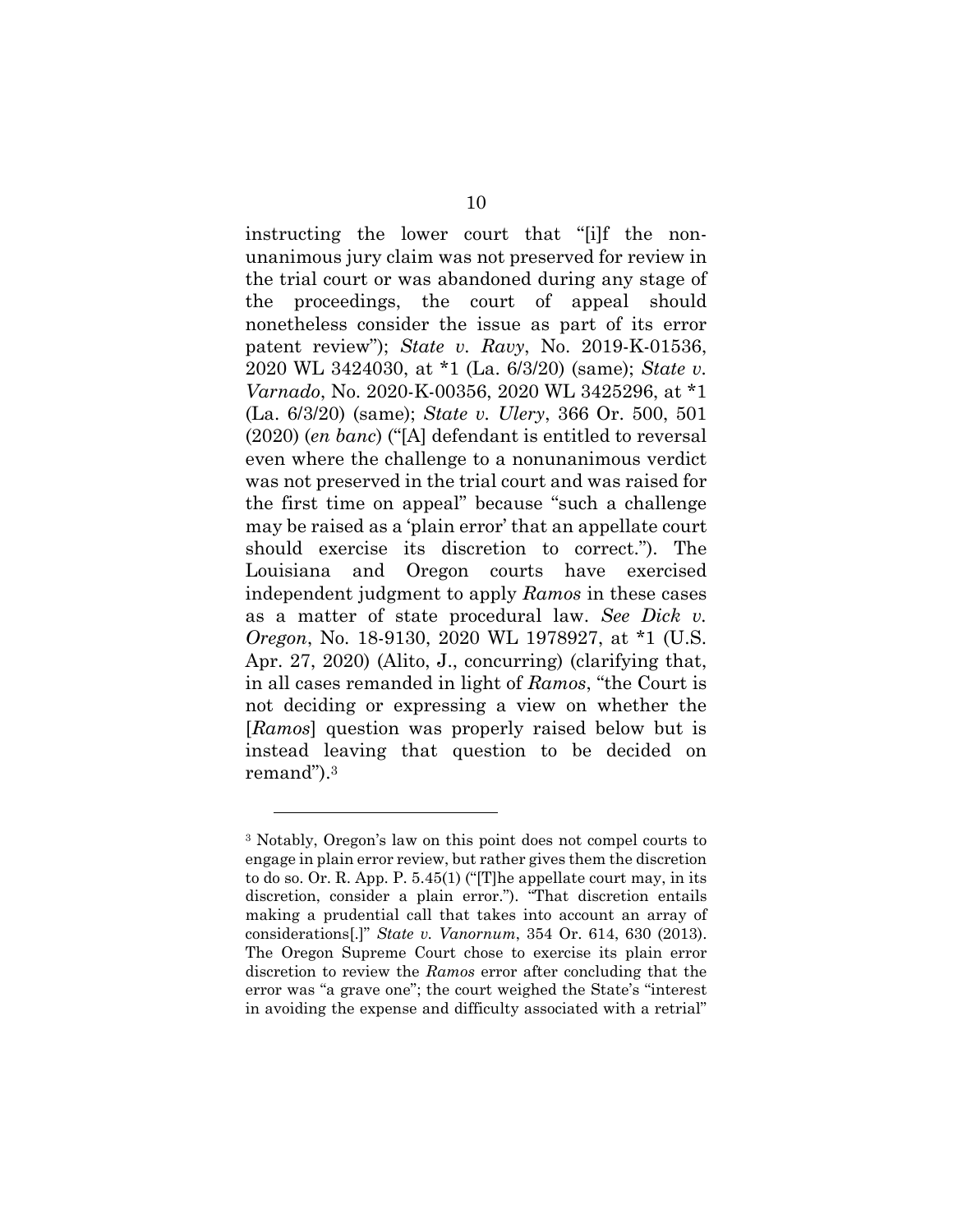The Louisiana and Oregon courts' provision for review of unpreserved challenges based on nonunanimity—via "error patent" review in Louisiana and plain error review in Oregon—evinces attentiveness to and careful consideration of *Ramos*'s impact on state convictions. These courts can be trusted to bring this same careful consideration to the question of *Ramos*'s retroactivity in state postconviction proceedings—a question that litigants have in fact presented to the Louisiana Supreme Court,<sup>4</sup> and which that court has specifically reserved. *See, e.g.*, *State v. Celestine*, No. 2019-KO-01966, 2020 WL 3424854, at \*1 (La. 6/3/20) ("Nothing herein should be construed as a determination as to whether [*Ramos*] will apply retroactively on state collateral review to those convictions and sentences that were final when *Ramos* was decided.").

<span id="page-15-1"></span>But then this Court granted certiorari in this case on the question of *Ramos*'s retroactivity on federal

l

<span id="page-15-2"></span>against the defendant's "significant interest in a new trial before a jury properly instructed that it must be unanimous to convict," and concluded that "the balance weighs in defendant's favor." *Ulery*, 366 Or. at 504. The State had conceded plain error in light of *Ramos* and "advised this court that, if [it] were to exercise [its] discretion to correct the unpreserved error, [it] should reverse defendant's convictions and remand for new trial." *Id*. at 502; *see also State v. Williams*, 366 Or. 495, 498 (2020) (*en banc*) (same).

<span id="page-15-3"></span><span id="page-15-0"></span><sup>4</sup> Multiple petitions for postconviction relief have asked the Louisiana courts to consider whether *Ramos* applies retroactively. *See, e.g.*, Pet. for Post-Conviction Relief at 8, *Jordan v. Bouttè*, Case No. 11-090-0111 (La. 19th Jud. Dist. Ct. May 7, 2020) (*available at* https://promiseofjustice.org/wpcontent/uploads/2020/05/Rhonda-Jordan-PCR-Filing.pdf) (asking the Louisiana Supreme Court to apply *Ramos*

retroactively in state postconviction proceedings). Similar petitions are expected in Oregon.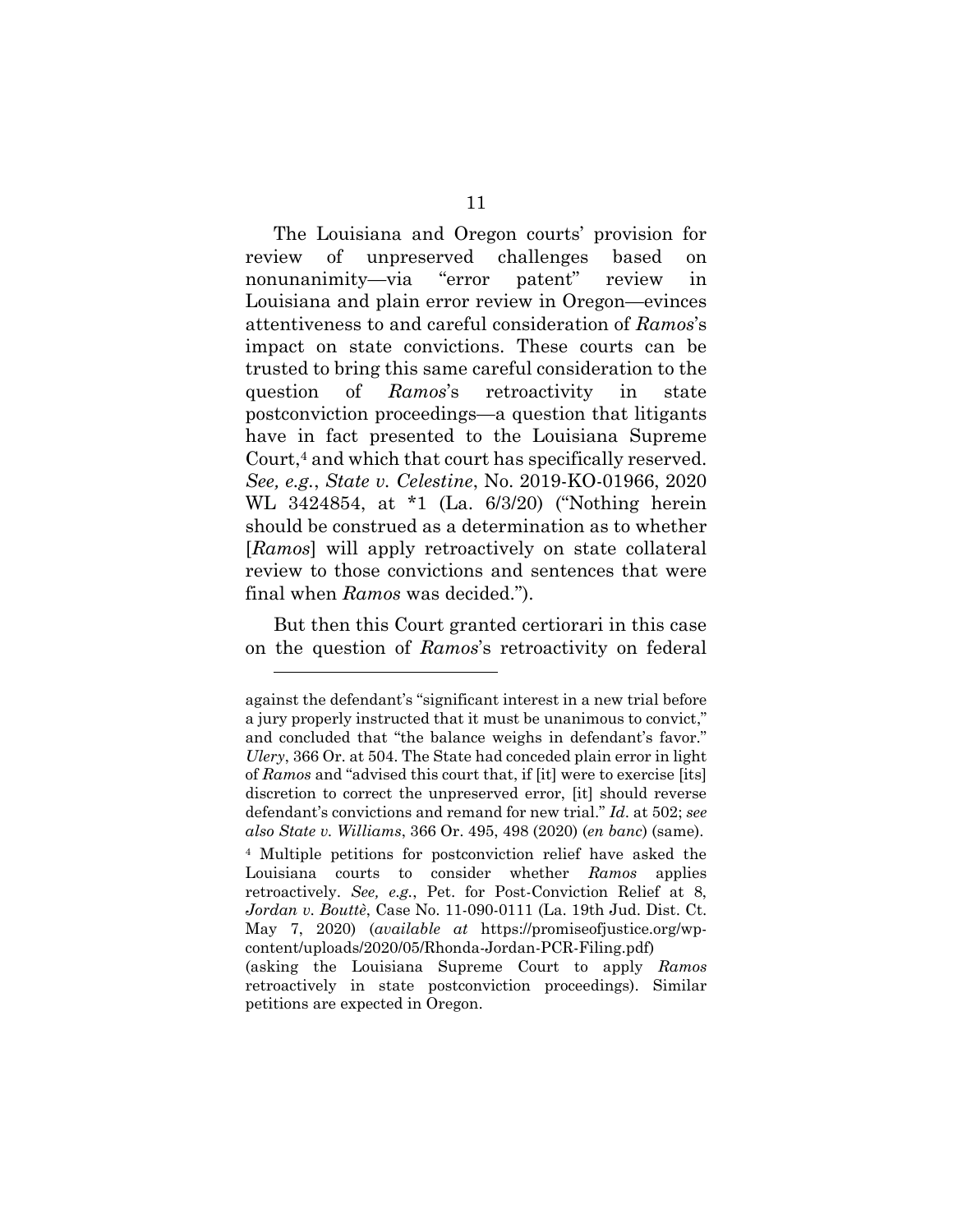<span id="page-16-1"></span>habeas. And the state courts, presumably reluctant to step on the toes of the Supreme Court, appear to be deferring ruling on the question of *Ramos*'s retroactivity on state collateral review until this Court reaches its decision as to *Ramos*'s retroactive application on federal habeas review. To illustrate, although some Louisiana Supreme Court justices would move forward with the state retroactivity analysis despite the federal retroactivity question currently pending before this Court, *see State v. Gipson*, No. 2019-KH-01815, 2020 WL 3427193, at \*1 (La. 6/3/20) (Johnson, C.J., dissenting from the denial of the supervisory writ) ("I would grant the writ to clarify that the Supreme Court's recent decision in *Ramos* . . . should be applied retroactively to cases on state collateral review."); *State v. Rochon*, No. 2019- KH-01678, 2020 WL 3424328, at \*1 (La. 6/3/20) ("Weimer, J., would grant and docket only on the issue of whether *Ramos* . . . should apply retroactively to defendants on collateral review."), the majority of justices understandably and predictably have deferred consideration of the state-law question until this Court disposes of the present case. *See Gipson*, 2020 WL 3427193, at \*1 (Johnson, C.J., dissenting from the denial of the supervisory writ) (explaining that the majority of the justices chose to defer consideration until the Supreme Court decides the present case).

<span id="page-16-2"></span><span id="page-16-0"></span>But a ruling from this Court under *Teague* will not necessarily dispose of the question of *Ramos*'s retroactivity as a matter of state law. In *Danforth v. Minnesota*, 552 U.S. 264 (2008), the Court recognized that *Teague*, which addresses whether a decision applies retroactively on *federal* habeas review "does not in any way limit the authority of a state court,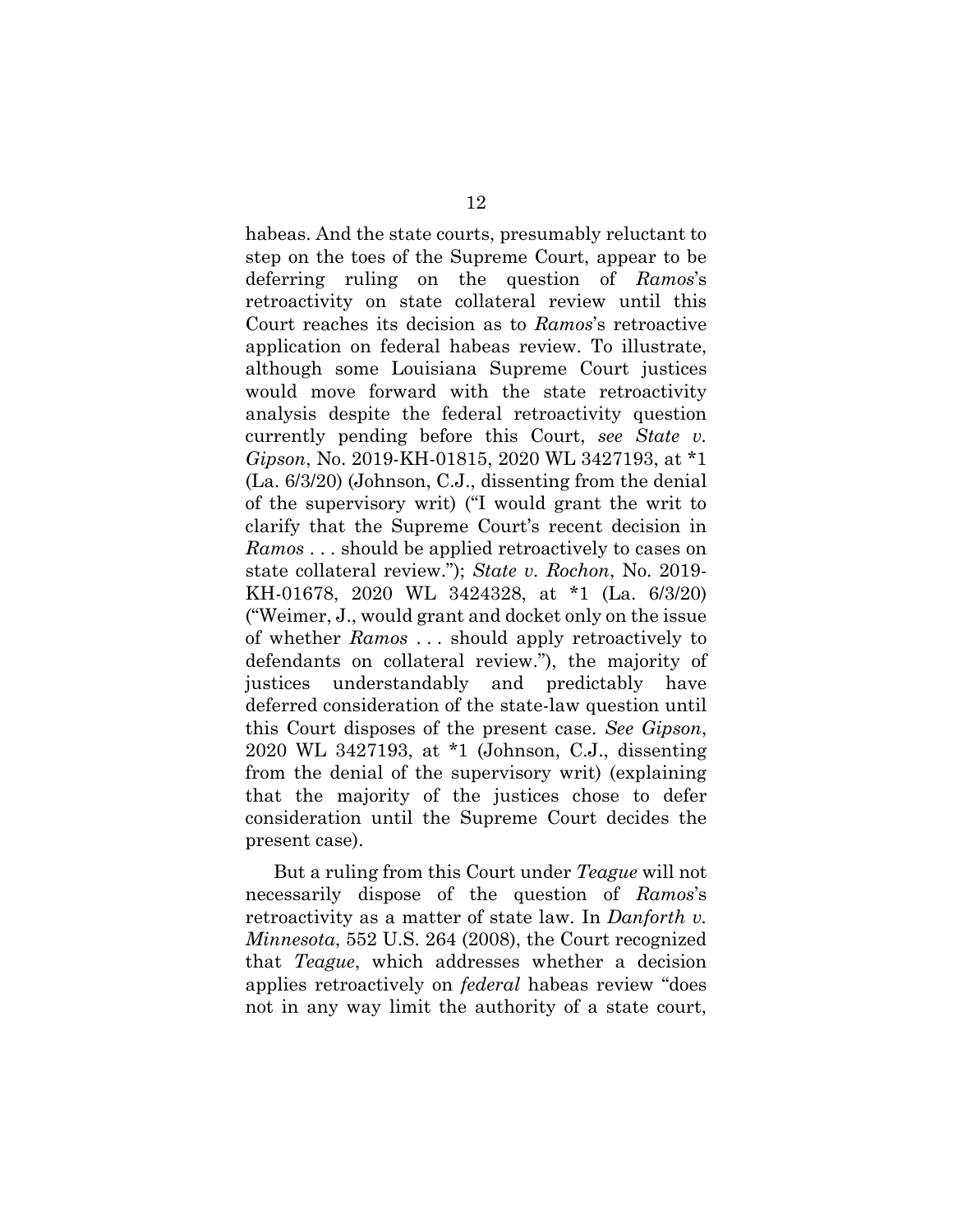<span id="page-17-0"></span>when reviewing its own state criminal convictions, to provide a remedy for a violation that is deemed 'nonretroactive' under *Teague*." *Id.* at 282. This recognition stemmed, in part, from "the general principle that States are independent sovereigns with plenary authority to make and enforce their own laws as long as they do not infringe on federal constitutional guarantees." *Id.* at 280. This Court also emphasized that the "remedy a state court chooses to provide its citizens for violations of the Federal Constitution is primarily a question of state law," and can be more expansive than the remedy provided by this Court. *Id.* at 288.

<span id="page-17-4"></span><span id="page-17-3"></span><span id="page-17-2"></span><span id="page-17-1"></span>In recent years, a number of states have expanded on *Teague*'s protections in their postconviction proceedings based on state-specific considerations in a given case. *See, e.g.*, *Rhoades v. State*, 233 P.3d 61, 64, 70 (Idaho 2010) (explaining that the court will not apply the *Teague* framework rigidly, but rather will apply its "independent judgment, based upon the concerns of this Court and the uniqueness of our state, our Constitution, and our long-standing jurisprudence" (citation and internal quotation marks omitted)), *cert. denied*, 562 U.S. 1258 (2011); *State v. Forbes*, 119 P.3d 144, 146-47 (N.M. 2005) (looking to *Teague* "for guidance" but also relying on statespecific considerations), *cert. denied*, 549 U.S. 1274 (2007); *In re Tsai*, 351 P.3d 138, 143-44 (Wash. 2015) (applying the *Teague* framework but relying on statespecific considerations for the "new rule" analysis); *State v. Mares*, 335 P.3d 487, 499-504 (Wyo. 2014) (noting that the court may "apply the *Teague* analysis more liberally than the United States Supreme Court would otherwise apply it where a particular state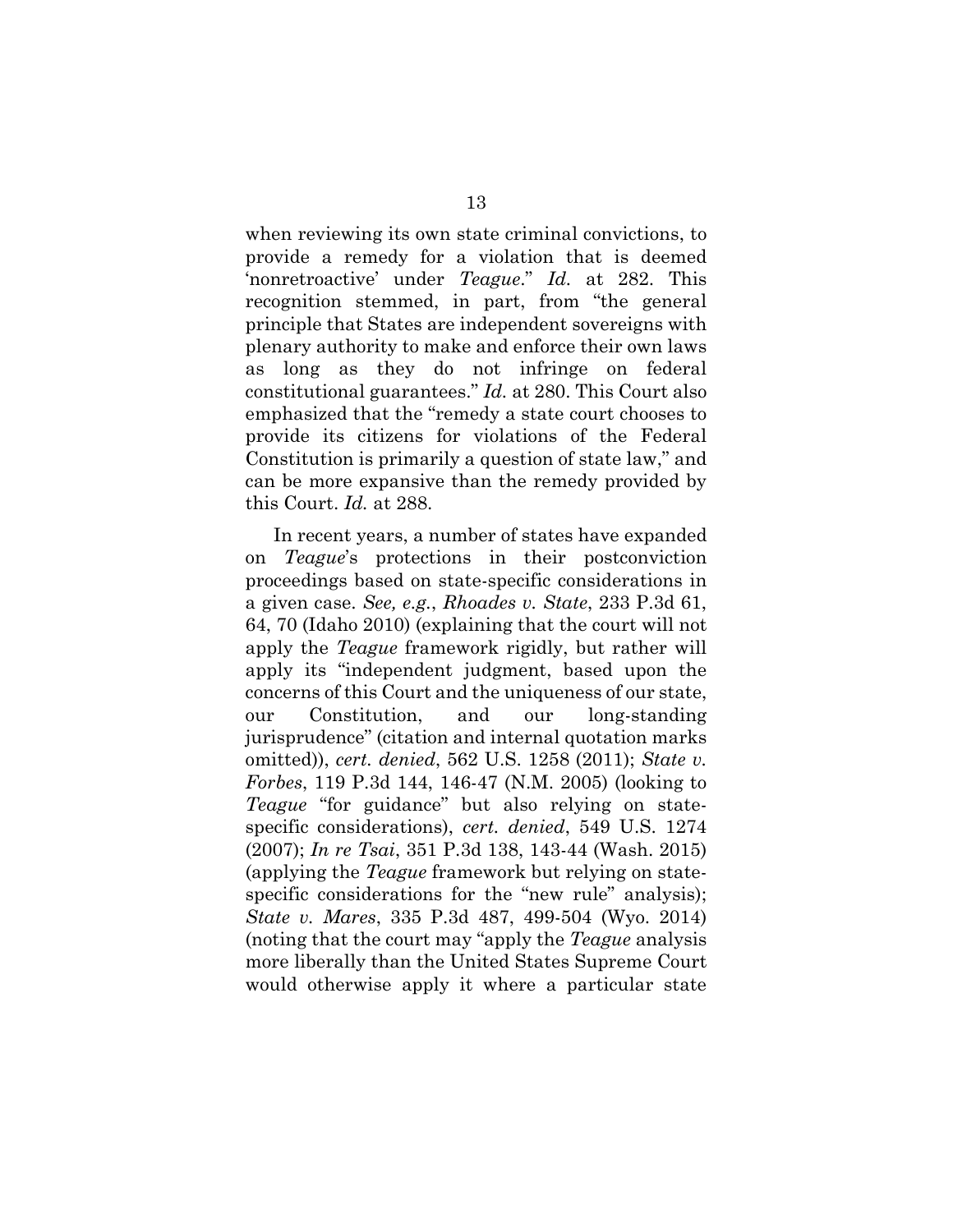interest is better served by a broader retroactivity ruling").<sup>5</sup>

<span id="page-18-7"></span><span id="page-18-2"></span>Louisiana, for its part, has explicitly recognized that it is "not bound" to apply *Teague* in determining retroactivity in state postconviction proceedings. *State ex rel. Taylor v. Whitley*, 606 So. 2d 1292, 1296 (La. 1992). And although Louisiana, like other states, has voluntarily considered the non-binding *Teague* standards to guide its retroactivity analysis in state postconviction proceedings, *see* Br. of Ct.-Appointed Amicus Curiae Arguing Against Jurisdiction at \*2, *Montgomery v. Louisiana*, 136 S. Ct. 718 (2015) (No. 14-280), (noting Louisiana's purely voluntary usage of the *Teague* standards to guide its retroactivity analysis since 1992), some members of the Louisiana Supreme Court recently have expressed interest in abandoning *Teague* and crafting new standards for retroactivity in Louisiana's state postconviction proceedings. In *State v. Gipson*, Chief Justice Johnson noted that the court is "not bound to continue using *Teague*'s test," and that there are "good reasons" to abandon it. 2020 WL 3427193, at \*3 (Johnson, C.J., dissenting from the denial of the supervisory writ). Specifically, Chief Justice Johnson proposed that the Louisiana Supreme Court adopt a test that "includes a consideration of whether a stricken law had a racist origin, has had a disproportionate impact on

<span id="page-18-6"></span><span id="page-18-5"></span><span id="page-18-4"></span><span id="page-18-3"></span><span id="page-18-0"></span>

<span id="page-18-1"></span><sup>&</sup>lt;sup>5</sup> Other states frame their retroactivity jurisprudence around some variant of the equitable concerns raised by this Court in *Linkletter v. Walker*, 381 U.S. 618 (1965). *See, e.g., State v. Smart*, 202 P.3d 1130, 1136 (Alaska 2009); *Falcon v. State*, 162 So. 3d 954, 956, 961 (Fla. 2015); *State v. Whitfield*, 107 S.W.3d 253, 268 (Mo. 2003); *State v. Kennedy*, 735 S.E.2d 905, 923 (W. Va. 2012).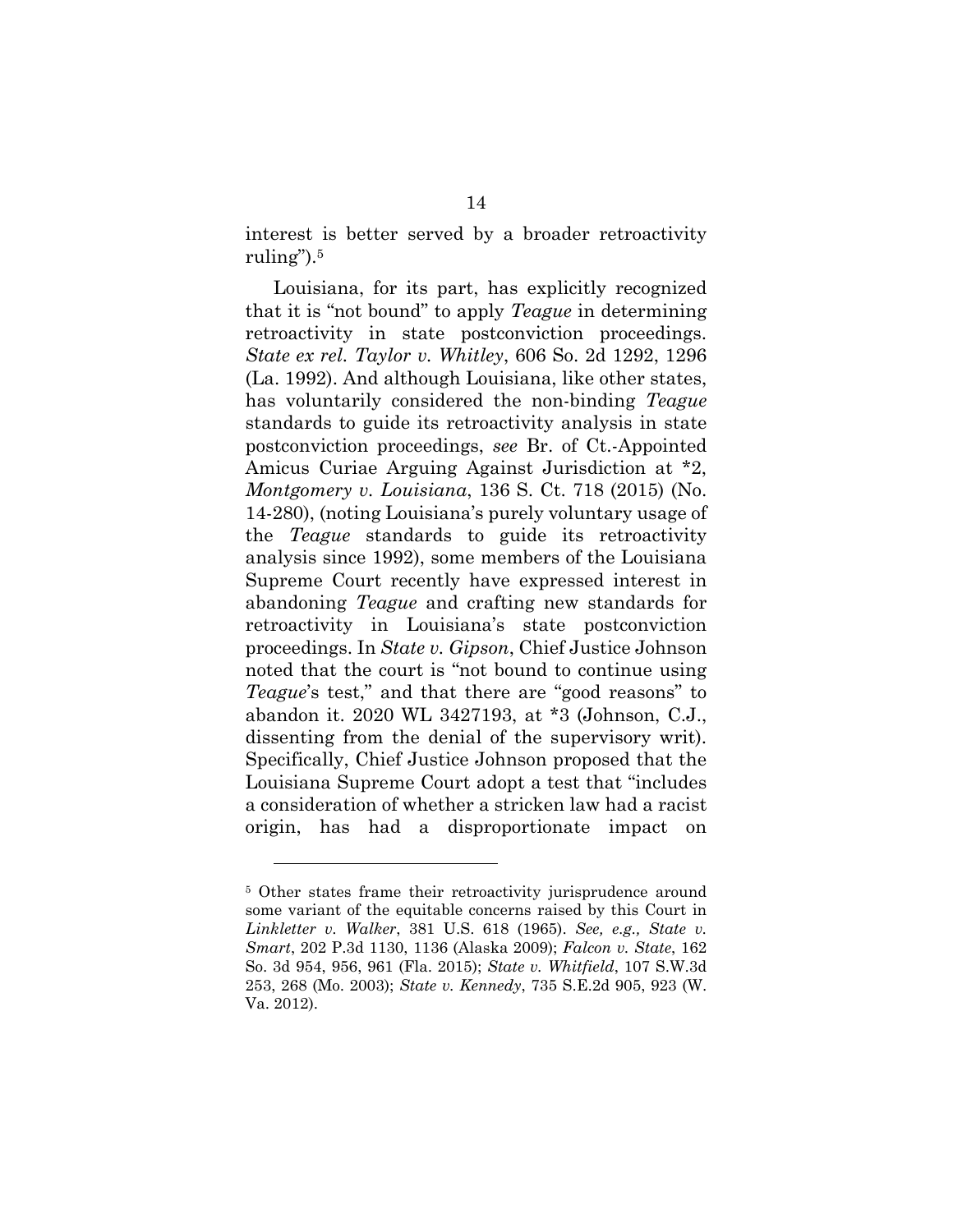<span id="page-19-3"></span>cognizable groups or has otherwise contributed to [Louisiana's] history of systemic discrimination against African Americans." *Id.* at \*4. As *Danforth* holds, it is Louisiana's prerogative to do so.

<span id="page-19-4"></span><span id="page-19-2"></span>While Oregon, like Louisiana, has applied *Teague* in its state postconviction proceedings, *see Saldana-Ramirez v. State*, 298 P.3d 59, 63 (Or. Ct. App. 2013), recent statements from its high court also indicate a desire to reconsider that approach. In *Verduzco v. State*, 357 Or. 553 (2015), the Oregon Supreme Court granted review to "consider the principles that Oregon courts should follow in exercising the authority that *Danforth* has recognized." *Id.* at 555. While the court ultimately found that it had no occasion to decide the issue, as the claim was procedurally barred under state law, it explicitly reserved for future decision whether "to adhere to the federal standard of retroactivity or . . . adopt a different standard." *Id.* at 574. Likewise, in *Chavez v. State*, 364 Or. 654 (2019), the Oregon Supreme Court explicitly reserved the question as to "whether [it] should clarify or further refine the factors that [it] consider[s] . . . in deciding whether a new constitutional rule will apply retroactively." *Id.* at 679; *see also Ramos v. Louisiana*, 140 S. Ct. 1390, 1438 (2020) (Alito, J., dissenting) ("[I]n Oregon, the State most severely impacted by today's decision, watershed status may not matter since the State Supreme Court has reserved decision on whether state law gives prisoners a greater opportunity to invoke new precedents in state collateral proceedings.").

<span id="page-19-1"></span><span id="page-19-0"></span>Charting a course separate from *Teague* based on state-specific considerations may be especially appropriate in Louisiana and Oregon, as it would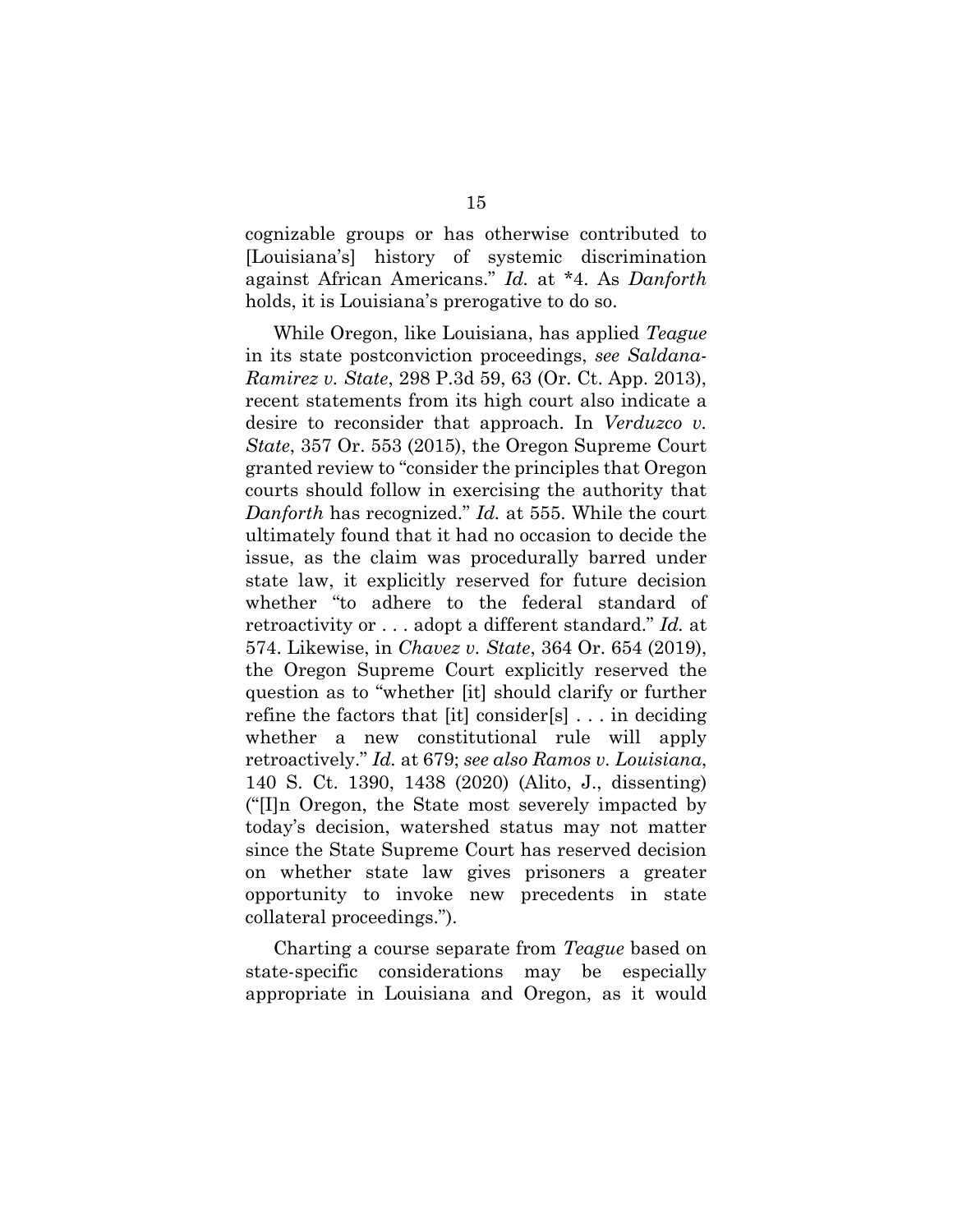<span id="page-20-1"></span>enable the courts to give full weight to the history of racism behind their States' nonunanimity laws and the racial harms that the laws have perpetuated for decades. *See Ramos*,140 S. Ct. at 1394 (noting that "courts in both Louisiana and Oregon have frankly acknowledged that race was a motivating factor in the adoption of their States' respective nonunanimity rules"); *see also id.* at 1401 n.44 ("acknowledging the racist history of Louisiana's and Oregon's laws" and discussing the need to examine the "uncomfortable past").

In short, Louisiana and Oregon courts might choose to depart from this Court's analysis when they are given the opportunity to answer the retroactivity question for themselves. This Court should minimize the shadow of any ruling it makes under *Teague* so as not to undermine whatever state-specific solutions Louisiana and Oregon may employ by explicitly noting that federalism allows the states to answer the question of *Ramos*'s retroactivity under state law for themselves. In other words, if this Court determines that the federal courts cannot provide a remedy for the violation of Petitioner's Sixth Amendment right, it should remind the state courts that they still might.

#### **CONCLUSION**

<span id="page-20-0"></span>As a matter of federalism and comity, the Court should make clear that a decision holding Ramos nonretroactive on federal habeas review does not interfere with the states' power under *Danforth* to make *Ramos* retroactive under state law. Whatever this Court's view on its question presented, this Court can help further correct the error of *Apodaca* by acknowledging that Petitioner and numerous other prisoners have pointed to serious considerations which may cause